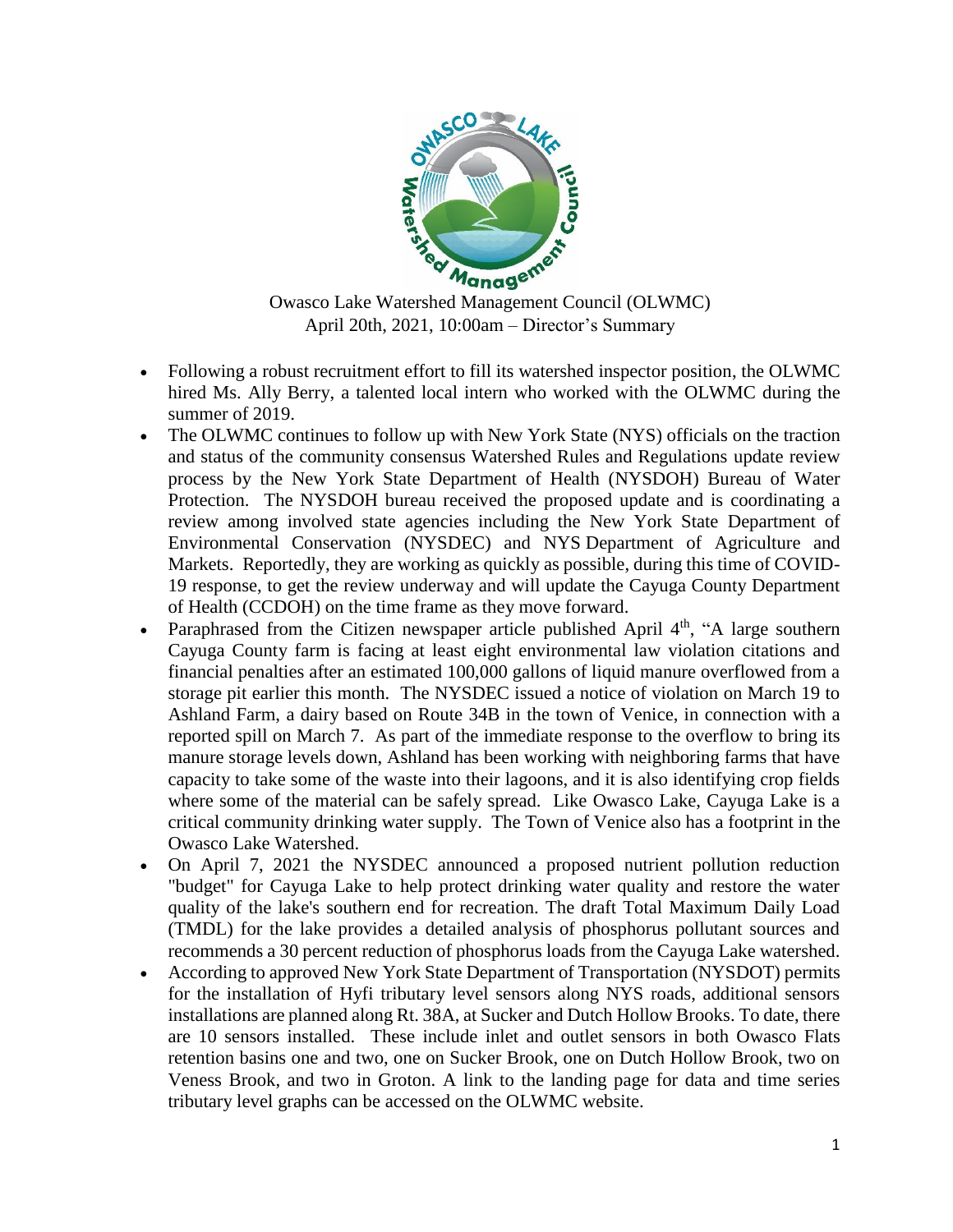- All watershed municipalities that have resolved to take the Lake Friendly Living (LFL) pledge via a resolution, have agreed to attach program signage to existing municipal signage to help advance that watershed pledge program. We continue to collaborate with municipal highway departments' staff to target suitable installation locations. Signage installations are also occurring along watershed fire lanes. Watershed residents will see the new signage installed over the course of this field season. According to LFL program discussions with the Martin Point Homeowners Association, the association decided to reduce their rate of chemical applications in common areas by 50%. LFL is an awareness and pledge program that piggybacks on a regional LFL campaign expanding throughout the entire Finger Lakes Region. The LFL Coalition of the Finger Lakes has been very active finalizing its website landing page and the coordination of a webinar series to be held the first week of May. The objective of the series is to increase public awareness about the various watershed concerns and corrective actions taking place across the Finger Lakes region. The week will encourage residents of Finger Lakes watersheds, as well as local governments and businesses, to adopt practices to help protect and preserve the lakes. The week will include free resources and virtual education sessions with experts covering LFL efforts, citizen science, and sustainable vineyard management. Speakers include landscaping expert, Doug Tallamy, and Cornell Cooperative Extension water and ecology educator, Camille Marcotte. Lake Friendly Living Awareness Week is another example of how collaboration can increase impact beyond what any one organization can do alone. The Nature Conservancy is sponsoring the event and Kate Frazer, Associate Director of Marketing & Communications for the Nature Conservancy, will be a keynote presenter. Information about the LFL pledge program can be found on the OLWMC website, and details about the webinar series will be circulated throughout the month of April.
- In partnership with the City of Auburn, the OLWMC plan's to leverage the Great Lakes Commission's (GLC) Conservation Kick program that would offer a small pool of funding for producer lead watershed conservation projects. The Cayuga County Planning Department has been supportive with the provision of GIS raster data for the GLC priorities analysis, and the Cayuga County Soil and Water Conservation District (CCSWCD) has expressed interest in working with a selected producer to access these funds for projects implementation.
- The OLWIPD distributed physical copies of the 2020 annual report to watershed municipal offices for further distribution. The OLWMC and OLWIPD will offer their annual report presentation to the City of Auburn during their April 29th, 2021 City Council meeting.
- The Owasco Watershed Lake Association (OWLA)/OLWMC collaborative willow planting project was held Saturday April 17th and presented an opportunity for public engagement and to spotlight a producer's interest in voluntarily installing a riparian buffer on their property and along Veness Brook.
- The OLWMC's April  $8<sup>th</sup>$  Citizen feature article spotlighted the progress on advancing lightemitting diode (LED) technology flares across the Finger Lakes Region. The LED flares are a safer alternative to toxic conventional incendiary flares.
	- o Wegmans Food Markets will conduct a promotional program to benefit the Owasco Lake Watershed Management Council. Wegmans has decided to sell LED Flares for the first-time starting June 5, 2021. They are excited about offering LED flares to give customers a choice to help with the transition from traditional chemical flares to help protect the lake and enhance public safety. Wegmans will donate